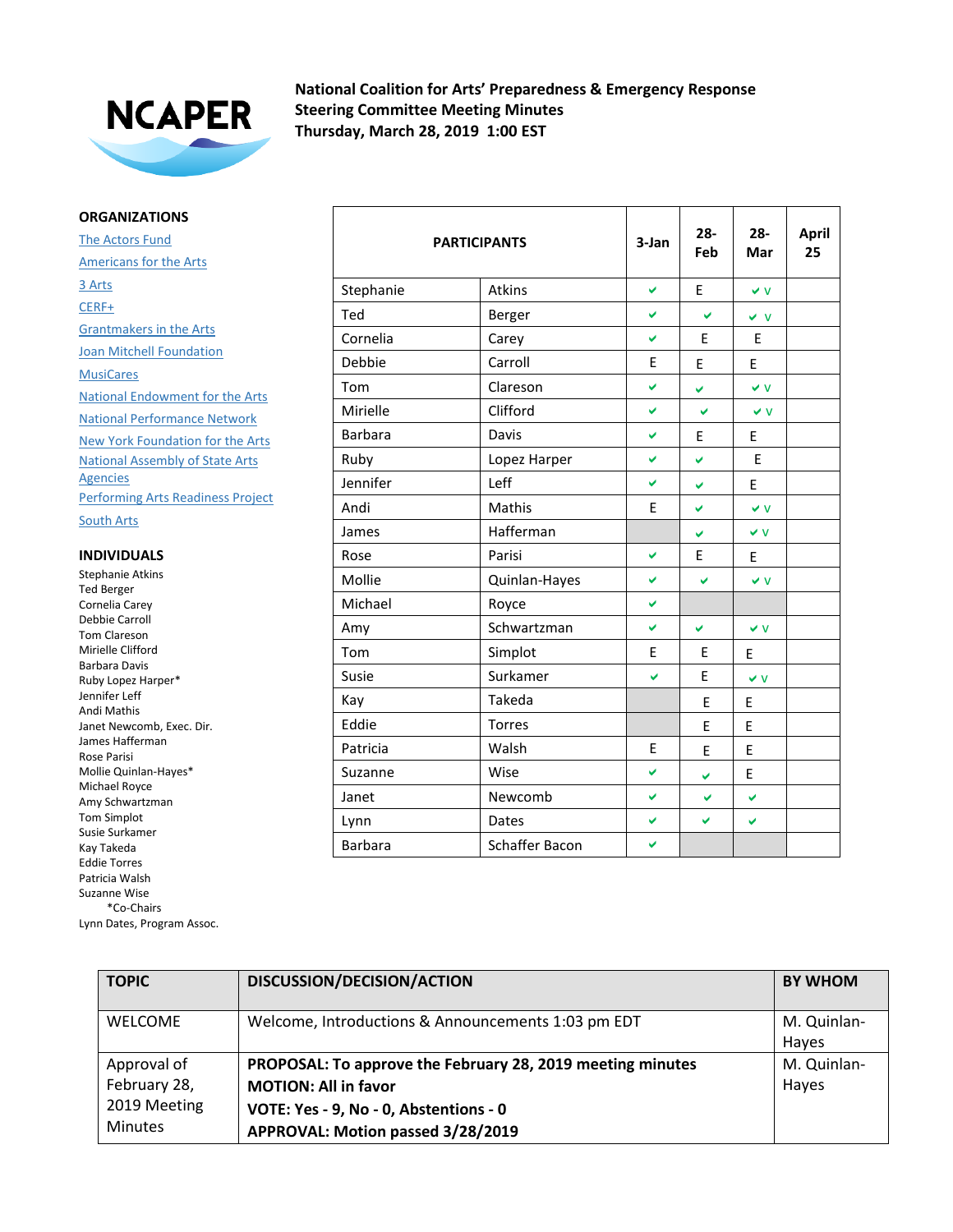| Transition<br><b>Working Group</b> | M Quinlan-Hayes presented a Power Point presentation to Steering<br>Committee (a copy of the PowerPoint was sent out to all Steering<br>Committee members prior to the meeting and can be found on the<br>website)                                                                                                                                                                                                                                                                                                                                                                                                                                                                                                                                                                                                                                                                                                                                                                                                                                                                                                                                                                                                                                                                                                                                         | M. Quinlan-<br>Hayes, J.<br>Newcomb |
|------------------------------------|------------------------------------------------------------------------------------------------------------------------------------------------------------------------------------------------------------------------------------------------------------------------------------------------------------------------------------------------------------------------------------------------------------------------------------------------------------------------------------------------------------------------------------------------------------------------------------------------------------------------------------------------------------------------------------------------------------------------------------------------------------------------------------------------------------------------------------------------------------------------------------------------------------------------------------------------------------------------------------------------------------------------------------------------------------------------------------------------------------------------------------------------------------------------------------------------------------------------------------------------------------------------------------------------------------------------------------------------------------|-------------------------------------|
|                                    | <b>Questions:</b><br>1. How will the stipend be derived that will be paid to NCAPER by NEDCC<br>after the Mellon grant is over? M. Quinlan-Hayes - amount apportioned<br>to users/dPlan users. The annual contract for a monthly stipend will be<br>negotiated with NEDCC each year as part of NEDCC's budget process and<br>will be based on NCAPER's tracking of hours spent giving programming<br>assistance and the number of arts users paying for subscriptions.<br>2. Will the stipend cover the cost of what NCAPER is providing? What<br>happens if we don't sell enough subscriptions to get a stipend? J.<br>Newcomb - If the venture doesn't succeed then NEDCC will take over<br>everything.<br>3. Does the agreement include a timeframe for any changes? Does it<br>assure that changes/updates can be made in timely ways?<br>S. Surkamer - attended phone calls and feels comfortable that she has<br>worked to protect both NCAPER and South Art's interests through the<br>contract. She expressed her appreciation for everyone's questions, and<br>desire to understand the relationships and agreement.<br>6. Will users understand the need to renew this year to year?<br>J. Newcomb - we'll need to work to get users to understand that they are<br>creating a living document and we'll need to think of incentives (T. Berger) |                                     |
|                                    | <b>Discussion:</b><br>A. Schwartzman - This needs legal language. J. Newcomb - This is a<br>PowerPoint explanation not the legal language of the contract<br>M. Quinlan-Hayes - this is a summary (void of legal language) provided<br>only for the Steering Committee walkthrough<br>J. Hafferman $-$ is there a place to show the regular review of the product $-$<br>a star rating example to show the benefits of the service it provides? M.<br>Quinlan-Hayes - that will be discussed with Cuttlesoft, the designers.<br>A. Schwartzman - Jan are you comfortable with these amounts and<br>estimated hours?<br>J. Newcomb – like any services there is an ebb and flow – yes, comfortable<br>S. Surkamer - South Arts is not backing away from the readiness issue and<br>can step in to help in reasonable ways<br>T. Clareson - PAR could briefly assist, too<br>Prior to entertaining a motion to accept the proposal, it was determined<br>that a quorum was present on the phone call.<br><b>PROPOSAL:</b> To accept the NCAPER/NEDCC agreement parameters and<br>responsibilities with regards to the ArtsReady 2.0 online planning tool:                                                                                                                                                                                                    |                                     |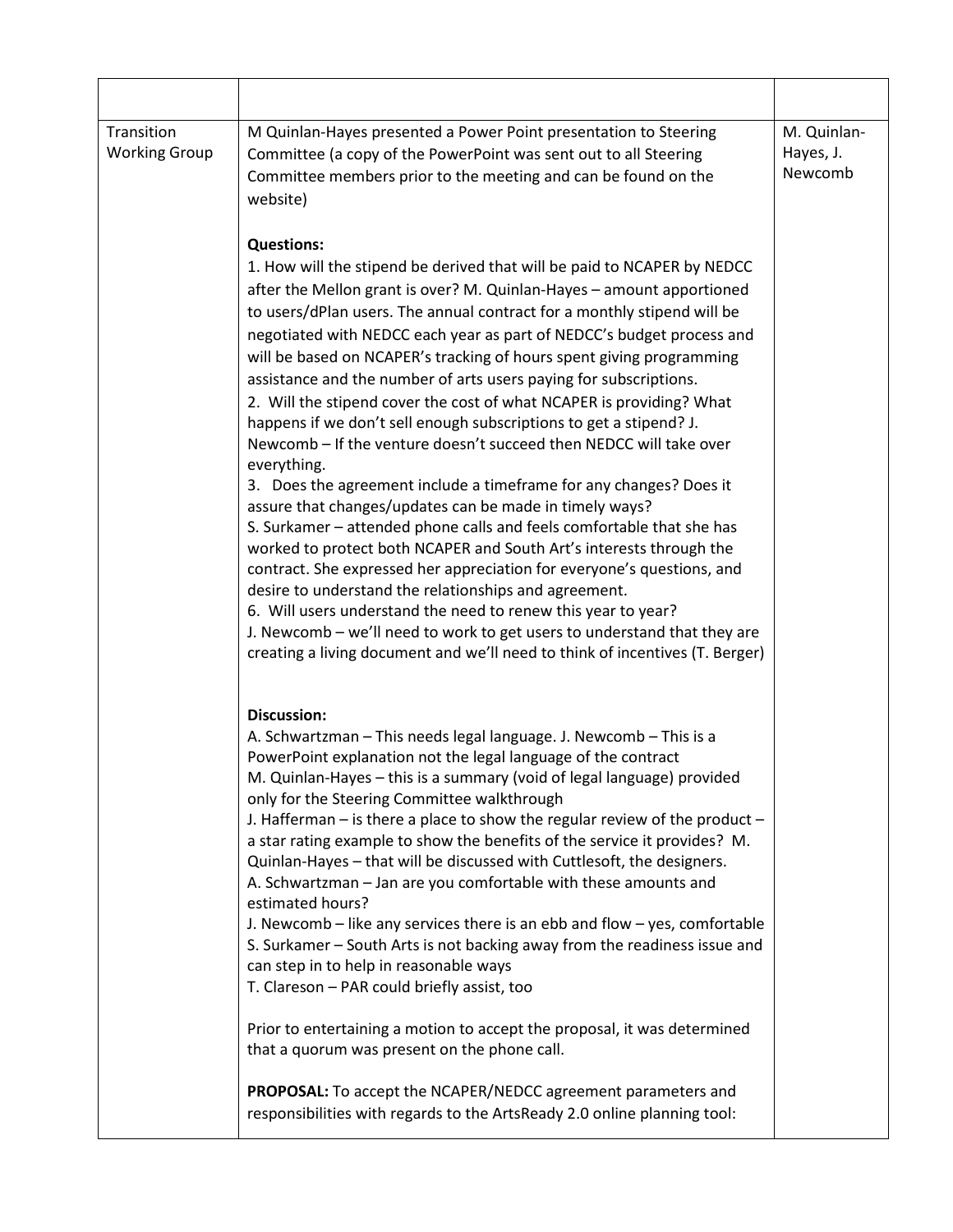|                                    | 1. South Arts, NCAPER's fiscal agent, carries the legal and financial<br>responsibility for the Coalition, thus South Arts holds the<br>contractual relationship with NEDCC for the implementation of<br>the online tool;<br>2. South Arts assigns NCAPER as its designee to manage the project<br>with NEDCC, but retains legal and fiscal responsibility according to<br>its contract with NEDCC;<br>3. NEDCC owns, maintains and markets the tool to dPlan users;<br>NCAPER markets it to ArtsReady users & gives basic<br>"programmatic" assistance to new users from the arts sector;<br>4. NEDCC, as owner, carries all financial liability and retains all<br>subscription revenue. Starting May, 2021, (after the Mellon grant<br>ends support of NCAPER salaries & the 925 free subscriptions are<br>done) NEDCC pays an agreed upon monthly stipend to NCAPER,<br>never to be higher than revenue from arts users.<br>MOTION: T. Berger moved to accept the above PROPOSAL; A.<br>Schwartzman seconded. All in favor.<br>VOTE: Yes - 9, No - 0, Abstentions - 0<br>APPROVAL: Motion passed 3/28/2019 |                                             |
|------------------------------------|----------------------------------------------------------------------------------------------------------------------------------------------------------------------------------------------------------------------------------------------------------------------------------------------------------------------------------------------------------------------------------------------------------------------------------------------------------------------------------------------------------------------------------------------------------------------------------------------------------------------------------------------------------------------------------------------------------------------------------------------------------------------------------------------------------------------------------------------------------------------------------------------------------------------------------------------------------------------------------------------------------------------------------------------------------------------------------------------------------------|---------------------------------------------|
| <b>COMMITTEE</b><br><b>UPDATES</b> | <b>MEMBERSHIP</b> - Steering Committee reviewed the proposed membership<br>structure and fees. (a copy of the Membership Structure was sent out to<br>all Steering Committee members prior to the meeting and can be found                                                                                                                                                                                                                                                                                                                                                                                                                                                                                                                                                                                                                                                                                                                                                                                                                                                                                     | J. Newcomb<br>for Suzanne<br>Wise, chair of |
|                                    | on the website)                                                                                                                                                                                                                                                                                                                                                                                                                                                                                                                                                                                                                                                                                                                                                                                                                                                                                                                                                                                                                                                                                                | the<br>Membership                           |
|                                    | <b>PROPOSAL:</b>                                                                                                                                                                                                                                                                                                                                                                                                                                                                                                                                                                                                                                                                                                                                                                                                                                                                                                                                                                                                                                                                                               | Working                                     |
|                                    | <b>Membership Package:</b>                                                                                                                                                                                                                                                                                                                                                                                                                                                                                                                                                                                                                                                                                                                                                                                                                                                                                                                                                                                                                                                                                     | Group                                       |
|                                    | Membership signifies an organization's or individual's commitment to                                                                                                                                                                                                                                                                                                                                                                                                                                                                                                                                                                                                                                                                                                                                                                                                                                                                                                                                                                                                                                           |                                             |
|                                    | strengthening the safety net for artists and arts organizations across the<br>country. Join a growing roster of arts leaders who understands the need                                                                                                                                                                                                                                                                                                                                                                                                                                                                                                                                                                                                                                                                                                                                                                                                                                                                                                                                                          |                                             |
|                                    | for readiness and resiliency in the arts sector. The Coalition (NCAPER) is                                                                                                                                                                                                                                                                                                                                                                                                                                                                                                                                                                                                                                                                                                                                                                                                                                                                                                                                                                                                                                     |                                             |
|                                    | the national voice promoting the need for public and private resources                                                                                                                                                                                                                                                                                                                                                                                                                                                                                                                                                                                                                                                                                                                                                                                                                                                                                                                                                                                                                                         |                                             |
|                                    | (policies, funding and representation) to prepare the arts sector for crisis,                                                                                                                                                                                                                                                                                                                                                                                                                                                                                                                                                                                                                                                                                                                                                                                                                                                                                                                                                                                                                                  |                                             |
|                                    | to encourage readiness planning by artists and arts organizations, and to<br>assist with post-crisis response and recovery.                                                                                                                                                                                                                                                                                                                                                                                                                                                                                                                                                                                                                                                                                                                                                                                                                                                                                                                                                                                    |                                             |
|                                    |                                                                                                                                                                                                                                                                                                                                                                                                                                                                                                                                                                                                                                                                                                                                                                                                                                                                                                                                                                                                                                                                                                                |                                             |
|                                    | <b>Benefits: All members</b>                                                                                                                                                                                                                                                                                                                                                                                                                                                                                                                                                                                                                                                                                                                                                                                                                                                                                                                                                                                                                                                                                   |                                             |
|                                    | Access to readiness resources, tips and tools to share with your                                                                                                                                                                                                                                                                                                                                                                                                                                                                                                                                                                                                                                                                                                                                                                                                                                                                                                                                                                                                                                               |                                             |
|                                    | members.<br>Materials and guidance on how to encourage readiness                                                                                                                                                                                                                                                                                                                                                                                                                                                                                                                                                                                                                                                                                                                                                                                                                                                                                                                                                                                                                                               |                                             |
|                                    | conversations                                                                                                                                                                                                                                                                                                                                                                                                                                                                                                                                                                                                                                                                                                                                                                                                                                                                                                                                                                                                                                                                                                  |                                             |
|                                    | <b>Organization Associate Members</b>                                                                                                                                                                                                                                                                                                                                                                                                                                                                                                                                                                                                                                                                                                                                                                                                                                                                                                                                                                                                                                                                          |                                             |
|                                    | One-year complimentary subscription to the ArtsReady online                                                                                                                                                                                                                                                                                                                                                                                                                                                                                                                                                                                                                                                                                                                                                                                                                                                                                                                                                                                                                                                    |                                             |
|                                    | planning tool.                                                                                                                                                                                                                                                                                                                                                                                                                                                                                                                                                                                                                                                                                                                                                                                                                                                                                                                                                                                                                                                                                                 |                                             |
|                                    | Logo, Web link, social media links, and organizational information<br>on www.NCAPER.org.                                                                                                                                                                                                                                                                                                                                                                                                                                                                                                                                                                                                                                                                                                                                                                                                                                                                                                                                                                                                                       |                                             |
|                                    | Invitations to professional development workshops at annual                                                                                                                                                                                                                                                                                                                                                                                                                                                                                                                                                                                                                                                                                                                                                                                                                                                                                                                                                                                                                                                    |                                             |
|                                    | conferences and member webinars on various readiness                                                                                                                                                                                                                                                                                                                                                                                                                                                                                                                                                                                                                                                                                                                                                                                                                                                                                                                                                                                                                                                           |                                             |
|                                    | approaches tailored to your constituency.                                                                                                                                                                                                                                                                                                                                                                                                                                                                                                                                                                                                                                                                                                                                                                                                                                                                                                                                                                                                                                                                      |                                             |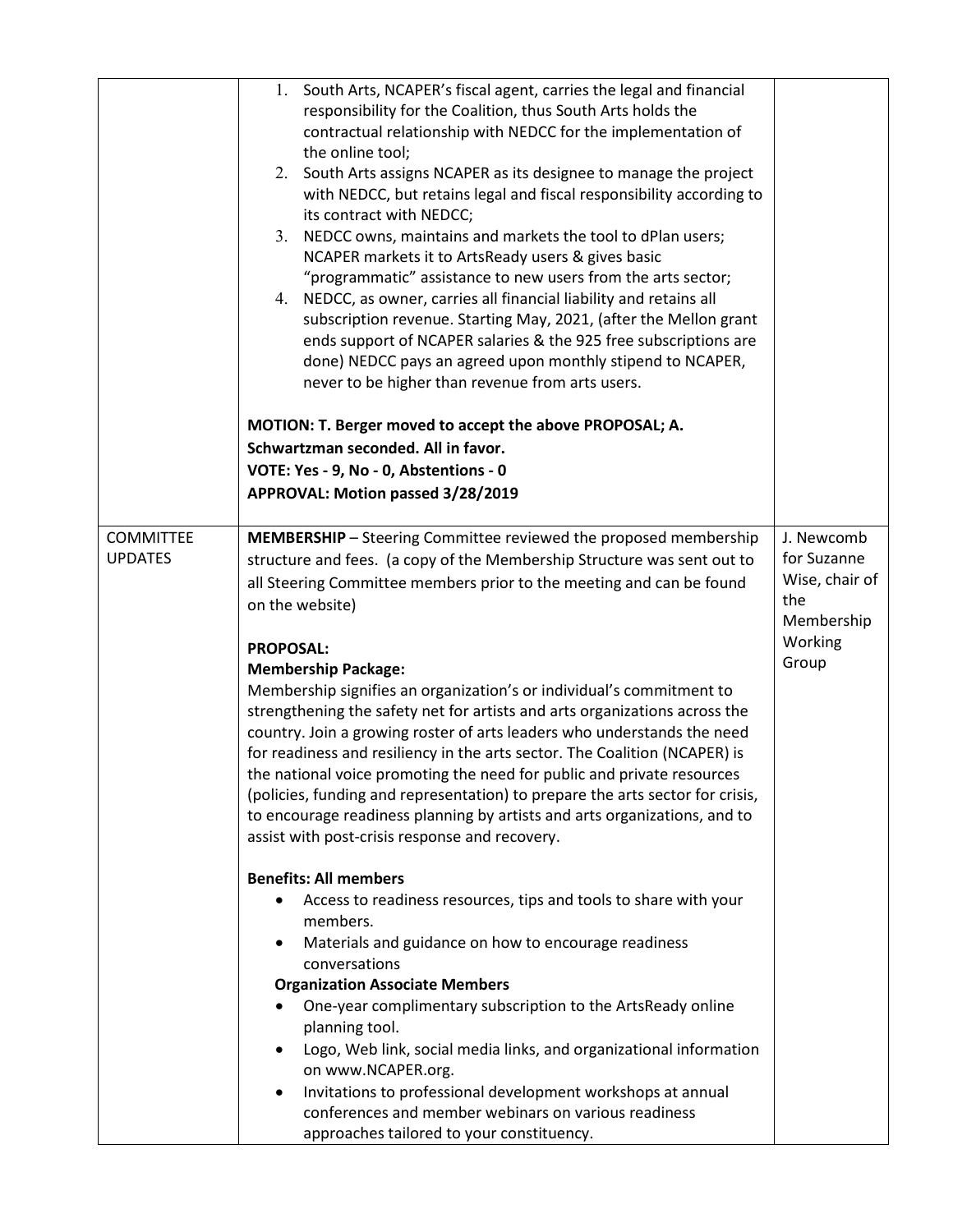| $\bullet$                            | Opportunities to serve on the NCAPER Steering Committee and<br>working groups.                                                                                                                                                                                                                                                                                                                                                                                                              |                    |
|--------------------------------------|---------------------------------------------------------------------------------------------------------------------------------------------------------------------------------------------------------------------------------------------------------------------------------------------------------------------------------------------------------------------------------------------------------------------------------------------------------------------------------------------|--------------------|
| ٠                                    | Prospective member groups:<br>State arts agencies<br><b>Regional Arts Organizations</b><br><b>National Arts Service Organizations</b><br>Response & Recovery Affiliates<br>Local Arts Agencies<br>Individuals                                                                                                                                                                                                                                                                               |                    |
|                                      | <b>NCAPER Annual Membership</b><br>(January – December)                                                                                                                                                                                                                                                                                                                                                                                                                                     | <b>Annual Dues</b> |
|                                      | <b>Individuals</b>                                                                                                                                                                                                                                                                                                                                                                                                                                                                          | \$50 and up        |
|                                      | <b>Affiliate organizations</b>                                                                                                                                                                                                                                                                                                                                                                                                                                                              | \$50               |
|                                      | Associate Member Organizations (based on operating budget                                                                                                                                                                                                                                                                                                                                                                                                                                   |                    |
|                                      | not including regranted funds)                                                                                                                                                                                                                                                                                                                                                                                                                                                              |                    |
|                                      | \$25,000/under                                                                                                                                                                                                                                                                                                                                                                                                                                                                              | \$75               |
|                                      | \$25,001-50,000                                                                                                                                                                                                                                                                                                                                                                                                                                                                             | \$100              |
|                                      | \$50,000-100,000                                                                                                                                                                                                                                                                                                                                                                                                                                                                            | \$150              |
|                                      | \$100,001-250,000                                                                                                                                                                                                                                                                                                                                                                                                                                                                           | \$200              |
|                                      | \$250,001-500,000                                                                                                                                                                                                                                                                                                                                                                                                                                                                           | \$250              |
|                                      | \$500,001-1,000,000                                                                                                                                                                                                                                                                                                                                                                                                                                                                         | \$300              |
|                                      | \$1,000,001-2,500,000                                                                                                                                                                                                                                                                                                                                                                                                                                                                       | \$400              |
|                                      | \$2,500,001-5,000,000                                                                                                                                                                                                                                                                                                                                                                                                                                                                       | \$500              |
|                                      | \$5,000,001-10,000,000                                                                                                                                                                                                                                                                                                                                                                                                                                                                      | \$750              |
|                                      | \$10,000,001-20,000,000                                                                                                                                                                                                                                                                                                                                                                                                                                                                     | \$1,000            |
|                                      | \$20,000,001/up                                                                                                                                                                                                                                                                                                                                                                                                                                                                             | \$1,500            |
| <b>Discussion:</b><br>June 30, 2019. | T. Berger - what does affiliate mean?<br>J. Newcomb - Affiliate is a user who wants to participate, and can, but only<br>at the lowest level<br>T. Clareson - what fiscal year does this cover?<br>J. Newcomb - Calendar year - 2019<br>T. Berger - could one purchase a multi-year membership?<br>J. Newcomb - not at this time<br>M. Clifford - SC members can select their preferred amount from the list?<br>M. Quinlan-Hayes - yes, and this year's giving should happen no later than |                    |
|                                      | PROPOSAL: To accept the above NCAPER MEMBERSHIP BENEFITS &<br><b>DUES STRUCTURE.</b><br>MOTION: T. Berger moved to accept the above PROPOSAL; A.<br>Schwartzman seconded. All in favor.<br>VOTE: Yes $-9$ , No $-0$ , Abstentions $-0$<br>APPROVAL: Motion passed 3/28/2019                                                                                                                                                                                                                 |                    |